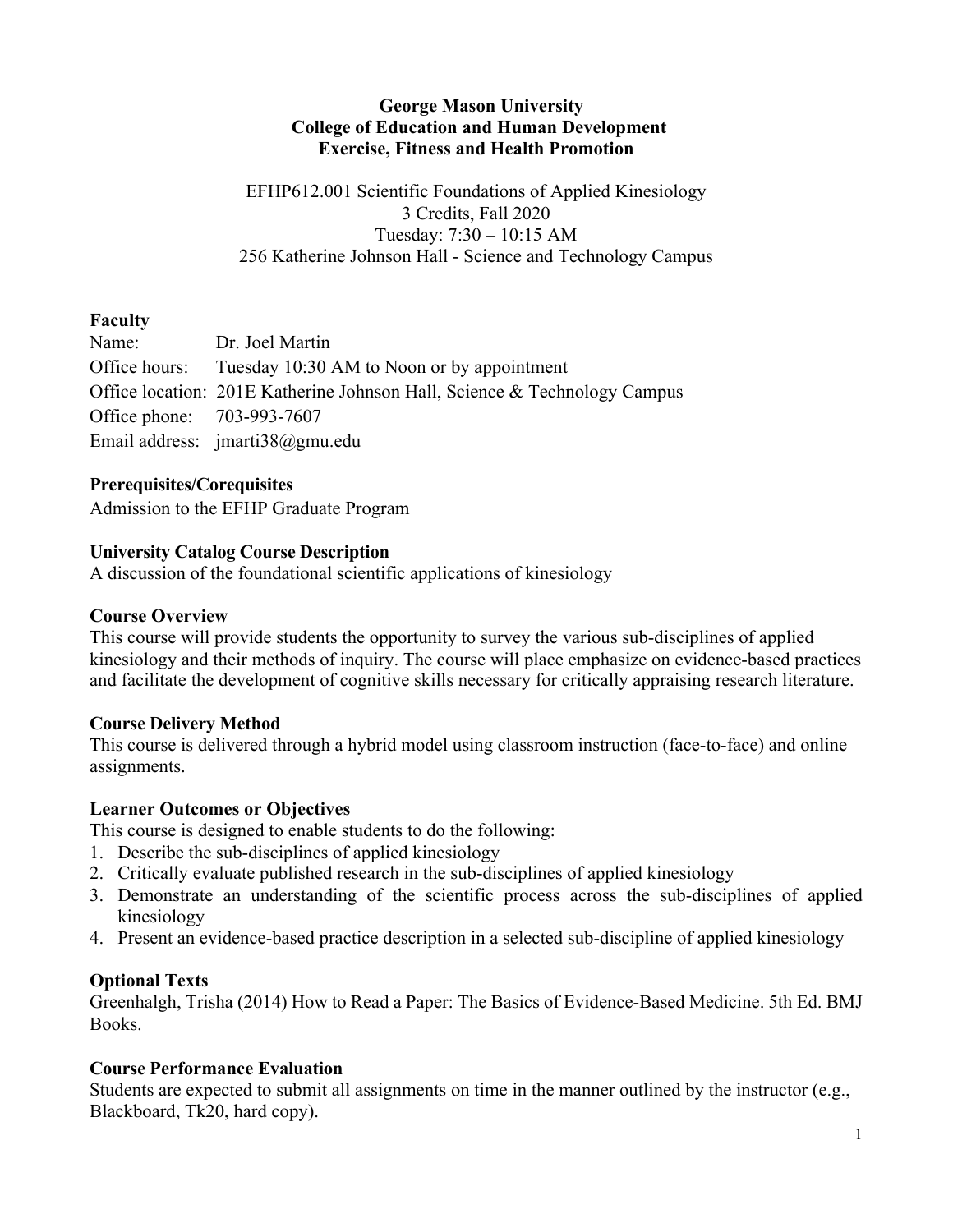### • **Assignments and Examinations**

### o **Participation & Online Assignments – 15 points**

Attending class, behaving professionally, and active participation are important components of this course. This class will involve both in-class and out of class assignments. These activities will help students to develop skills related to performing a review of literature.

### o **Literature Review – 70 points**

This assignment is the culminating project for the course and will require both paper and a class presentation your paper. The assignment is designed to assist you with identifying, clarifying, and the thoughtfully developing a research topic and theoretical framework for your graduate research project. You will be required to write and present a scientific research literature review describing a project of interest to you and a faculty member within the EFHP program. The development of a research literature review illustrates familiarity with problem, formation and hypothesis development, review and critical analysis of the scholarly literature, and consideration of the implications of research findings. This assignment is comprised of multiple drafts each having a specified amount of points and due dates that can be seen on the course schedule.

### o **Presentation – 15 points**

The intent of this assignment is to develop your presentation skills and communicate your proposed research to your colleagues and professors. IMPORTANT - *This is a Performance Based Assessment*.

### • **Other Requirements**

### o **Attendance**

■ Students are expected to be on time, attend all class meetings and be prepared for in class assignments and projects. Excused absences include the following: illness (must bring a receipt or note from a doctor), family death, athletic/academic event, and others at the discretion of the instructor. For known upcoming absences, students must contact the instructor at least one week in advance to the missed class to make up work. In the case of illness or some other unforeseen absence, the student must contact the instructor via e-mail or telephone. At the next attended class meeting the student will discuss material that is to be completed. It is the student's obligation to pursue any make-up work.

## o **Alternate Schedule**

§ This course may have professionals from the field as guest speakers. Due to their professional responsibilities, guest speakers may not be able to attend a scheduled class time. Therefore, this course may require meeting outside of regularly scheduled class times and/or travel to sites off campus. Students will be informed of such meetings one week in advance of the scheduled class meeting. Students will be expected to arrange transportation to and from the meeting site.

#### o **Academic Load**

§ Although many students must work to meet living expenses, employment and personal responsibilities are not acceptable reasons for late arrivals, missed classes, or incomplete assignments. Employment must not take priority over academic responsibilities. Students failing to observe these guidelines should expect no special consideration for academic problems arising from the pressures of employment.

#### o **Honor Code**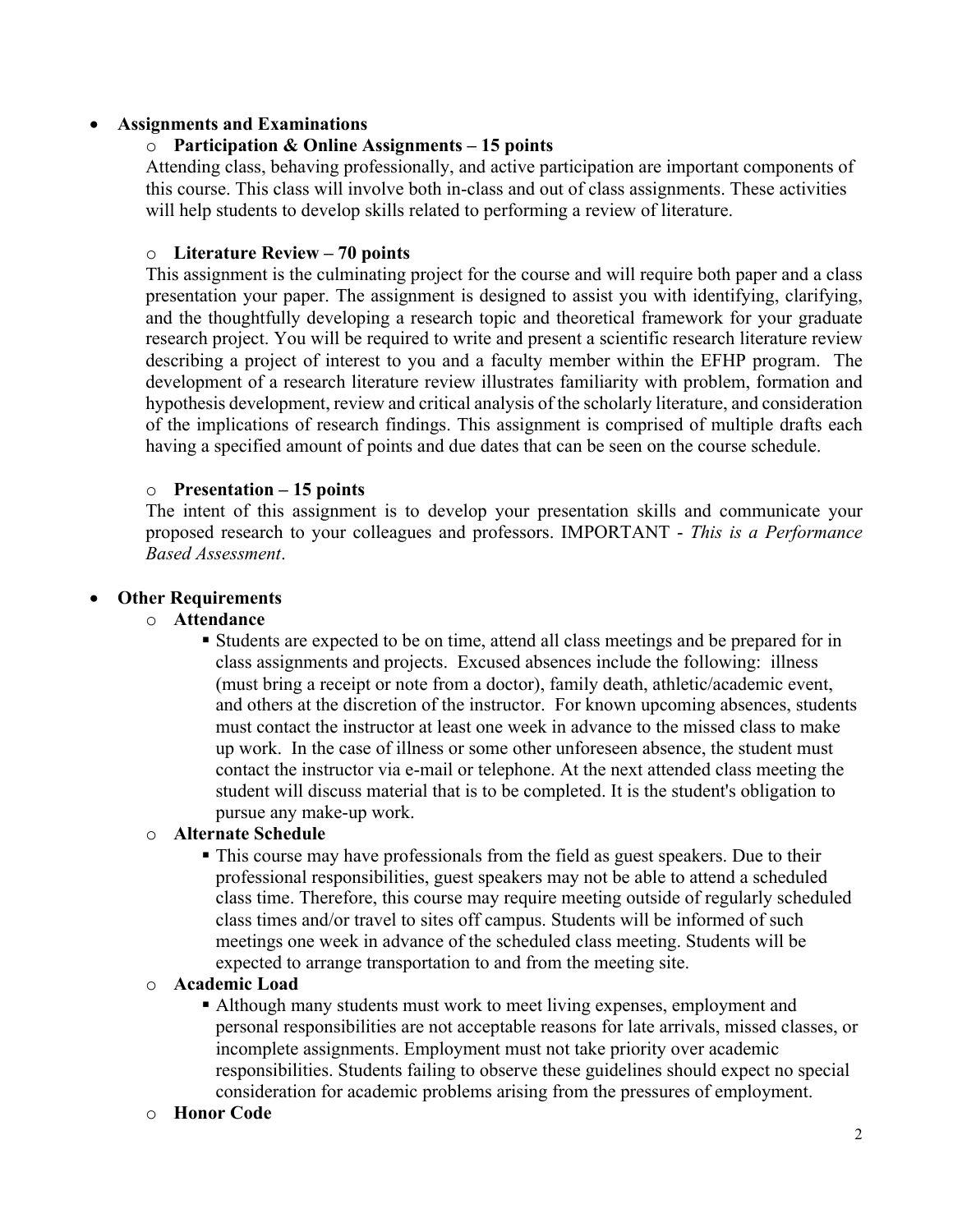§ Students are held to the standards of the George Mason University Honor Code (see http://honorcode.gmu.edu for details). Violations, including cheating and plagiarism, will be reported to the Honor Committee. Student assignments may be put through plagiarism detecting software.

# o **Written Assignments**

- § All assignments must be typed in Microsoft Word, and formatted as follows (*unless otherwise specified*): double spaced, 12 point Times New Roman font, 1 inch margins, your name and title in the running header at top left had corner, continuous line numbers on left margin, and page numbers centered in footer. Failure to comply with any or all parts of this format will result in an unacceptable assignment, which corresponds to zero (0) points.
- Pay close attention to spelling and grammar as these will count towards your grade on written assignments. American Medical Association Manual (AMA) of Style  $(10<sup>th</sup>$ edition) format must be used for all written work in this class (e.g., in referencing, creation of tables, and formatting headers for paper sections).
- § Assignments must be turned in on Blackboard/MyMason Portal by the beginning of class on the specified date due (*unless otherwise specified*). No late assignments will be accepted. It is recommended that students keep copies of all submitted work.

# o **Technology Use During Class**

§ As per GMU policy, all sound emitting technology is required to be turned off during the class meeting time. No sound emitting technology (e.g., cell phones, smart phones, iPads, Tablets, pagers, etc.) is allowed at any time during the class period. Students who are observed using any form of technology inappropriately (e.g., sending text messages from cell phones, visiting social networking sites from laptops, etc) will be dismissed from class for the day, counted as an absence, and not permitted to make up missed assignments. Additionally, no laptop computers (e.g., netbooks, notebooks, etc.) will be permitted for use during class time unless with permission from the instructor.

## o **E-mail Correspondence**

Only messages that originate from a George Mason University address will be accepted. Please address the subject line for all email pertaining to this course as: *EFHP 612: Last Name – purpose of email.* The following is an appropriate professional format:

Subject: EFHP 612: Help with (fill in blank)

Dear Dr. Martin, *(Introductory salutation)*

I have a question regarding one of the assignments. *(Text body)*

Regards, *(Ending Salutation)*

Mr./Mrs. Student *(Your name)*

*Note:* All email will be responded to in the order in which it is received. Students should allow 48 hours for a response.

## o **Zotero**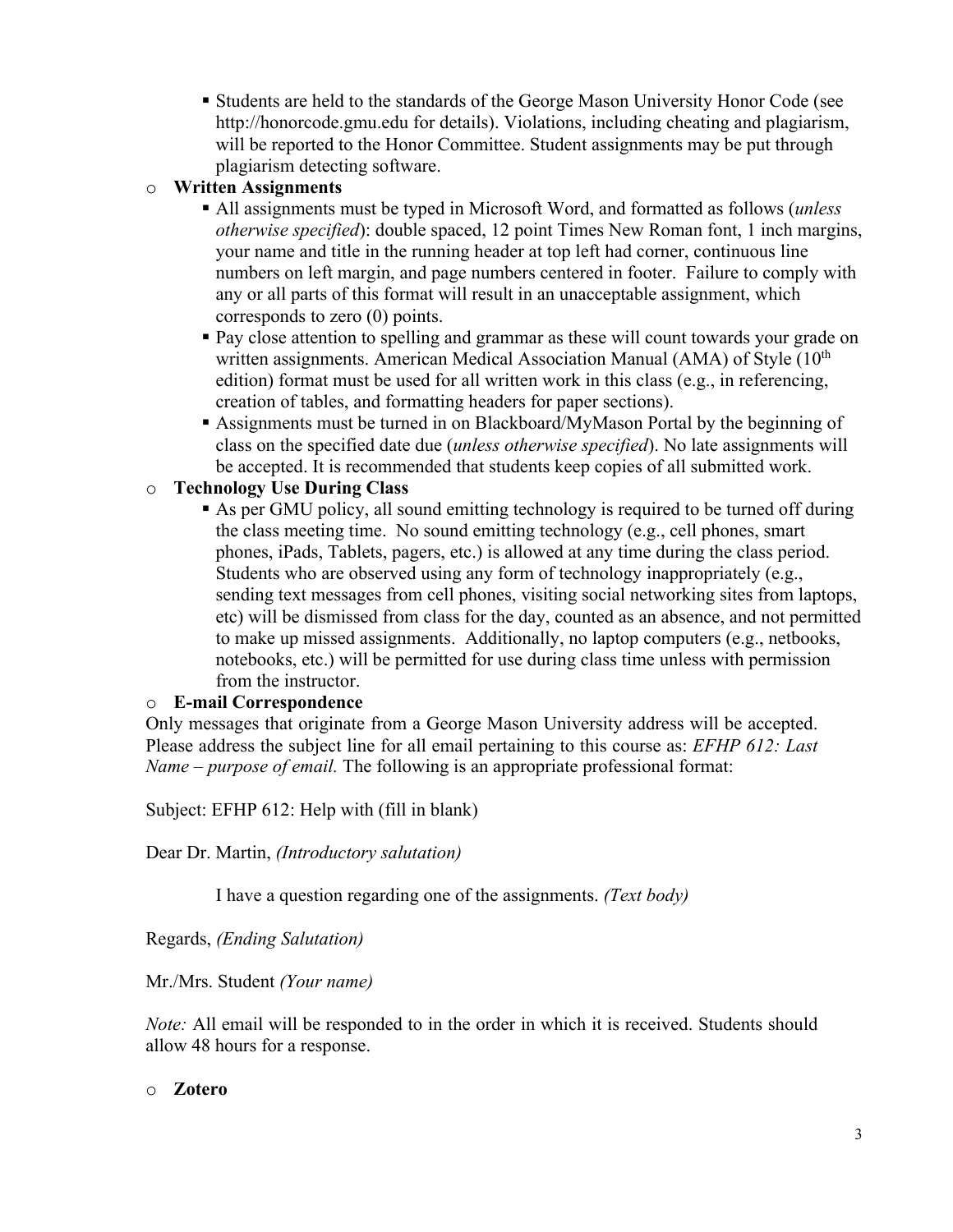■ All students will have to use Zotero as their citation management software, and provide a digital copy of the library. Online tutorials, guides, and download of plugin is available at:

http://infoguides.gmu.edu/content.php?pid=23687&sid=170423

- Zotero works best with Firefox browser, which is also free for download at: http://www.mozilla.org/en-US/firefox/new/ There is also an extension for the google browser (Chrome).
- There is also a standalone version for windows and Mac that can be downloaded from https://www.zotero.org/.

### • **Grading**

|              | <b>Assignments</b>                    | % of Final<br><b>Grade</b>       | <b>Due Dates</b>       |
|--------------|---------------------------------------|----------------------------------|------------------------|
| #1           | Participation & Online Assignments    | 15%                              |                        |
|              | <b>Literature Review</b>              | 70%                              |                        |
| #2           | <b>Literature Review</b><br>$\bullet$ | See<br>Assignment<br>Description | See Course<br>Schedule |
|              | Final Synthesis Matrix<br>$\bullet$   |                                  |                        |
|              | References<br>$\bullet$               |                                  |                        |
|              | Concept Map<br>$\bullet$              |                                  |                        |
| #3           | Presentation                          | 15%                              |                        |
| <b>TOTAL</b> |                                       | 100%                             |                        |

#### **Course Grading Scale**

The student's final letter grade will be earned based on the following scale:

| Grade     | Percentage   |
|-----------|--------------|
| А         | $94 - 100\%$ |
| A-        | $90 - 93\%$  |
| $B+$      | $88 - 89%$   |
| В         | $84 - 87\%$  |
| В-        | $80 - 83%$   |
| $\subset$ | $70 - 79%$   |
| F         | $0 - 69\%$   |

Note: Although a B- is a satisfactory grade for a course, students must maintain a 3.00 average in their degree program.

#### **Professional Dispositions**

See https://cehd.gmu.edu/students/polices-procedures/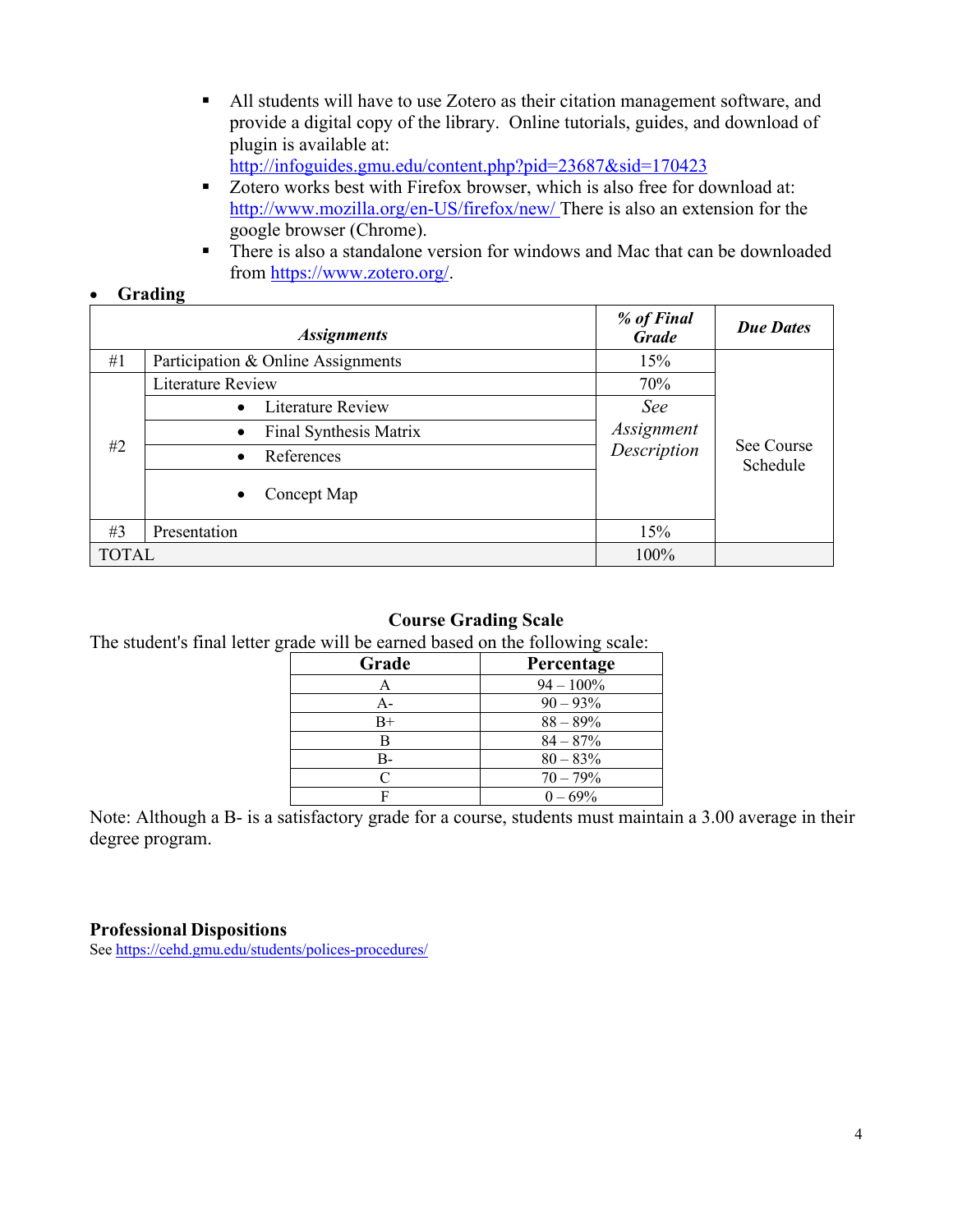## **Class Schedule**

| <b>Week / Date Topic</b> |                                                                                                             | <b>Chapter/Assignment Due</b> |  |
|--------------------------|-------------------------------------------------------------------------------------------------------------|-------------------------------|--|
| $1/$ Aug 25              | Virtual Meeting: 8:30 to 10 am<br>Introduction to Course / Evidence Based Practice                          | Articles on Blackboard        |  |
| $1/$ Aug 28              | Familiarizing yourself with EFHP program and George<br><b>Mason University</b>                              | Online assignment #1          |  |
| $2 /$ Sept 1             | Virtual Meeting: 8:30 to 10 am<br>Searching the literature<br>Guest Speaker - Librarian Carl Leak           | Articles on Blackboard        |  |
| $2 /$ Sept 4             | Identifying a Topic and Searching the Literature                                                            | Online assignment #2          |  |
| $3/$ Sept $8$            | Virtual Meeting: 8:30 to 10 am<br>Understanding $&$ Synthesizing the literature; Types of<br><b>Reviews</b> | Articles on Blackboard        |  |
| $3 /$ Sept 11            | Concept mapping for clarity and progress                                                                    | Online assignment #3          |  |
| 4 / Sept 15              | Virtual Meeting: 8:30 to 10 am<br><b>Student Article Presentations</b>                                      | Articles on Blackboard        |  |
| $4/$ Sept 18             | Work on synthesis matrix                                                                                    | None                          |  |
| 5 / Sept 22              | Virtual Meeting: 8:30 to 10 am<br><b>Student Article Presentations</b>                                      | Articles on Blackboard        |  |
| 5 / Sept 25              | Article critique                                                                                            | Online assignment #4          |  |
| $6/$ Sept 29             | Virtual Meeting: 8:30 to 10 am<br><b>Student Article Presentations</b>                                      | Articles on Blackboard        |  |
| $6$ / Oct 2              | Synthesis Matrix #1                                                                                         | Online assignment #5          |  |
| $7/$ Oct 6               | Virtual Meeting: 8:30 to 10 am<br>Guest Speaker 1: Dr. Jatin Ambegaonkar                                    | Articles on Blackboard        |  |
| $7/$ Oct 9               | Speaker Reflection / One on One Meetings                                                                    | Online assignment #6          |  |
| 8 / Oct 13               | No Class – Columbus Day                                                                                     |                               |  |
| 8 / Oct 16               | Work on synthesis matrix                                                                                    |                               |  |
| $9/$ Oct 20              | Virtual Meeting: 8:30 to 10 am<br>Outlining the Literature Review                                           | Online assignment #7          |  |
| 9 / Oct 24               | Synthesis Matrix #2                                                                                         | Online assignment #8          |  |
| 10 / Oct 27              | Virtual Meeting: 8:30 to 10 am<br>Guest Speaker 2: Dr. Shane Caswell                                        | Articles on Blackboard        |  |
| 10 / Oct 30              | Speaker Reflection / One on One Meetings                                                                    | Online assignment #9          |  |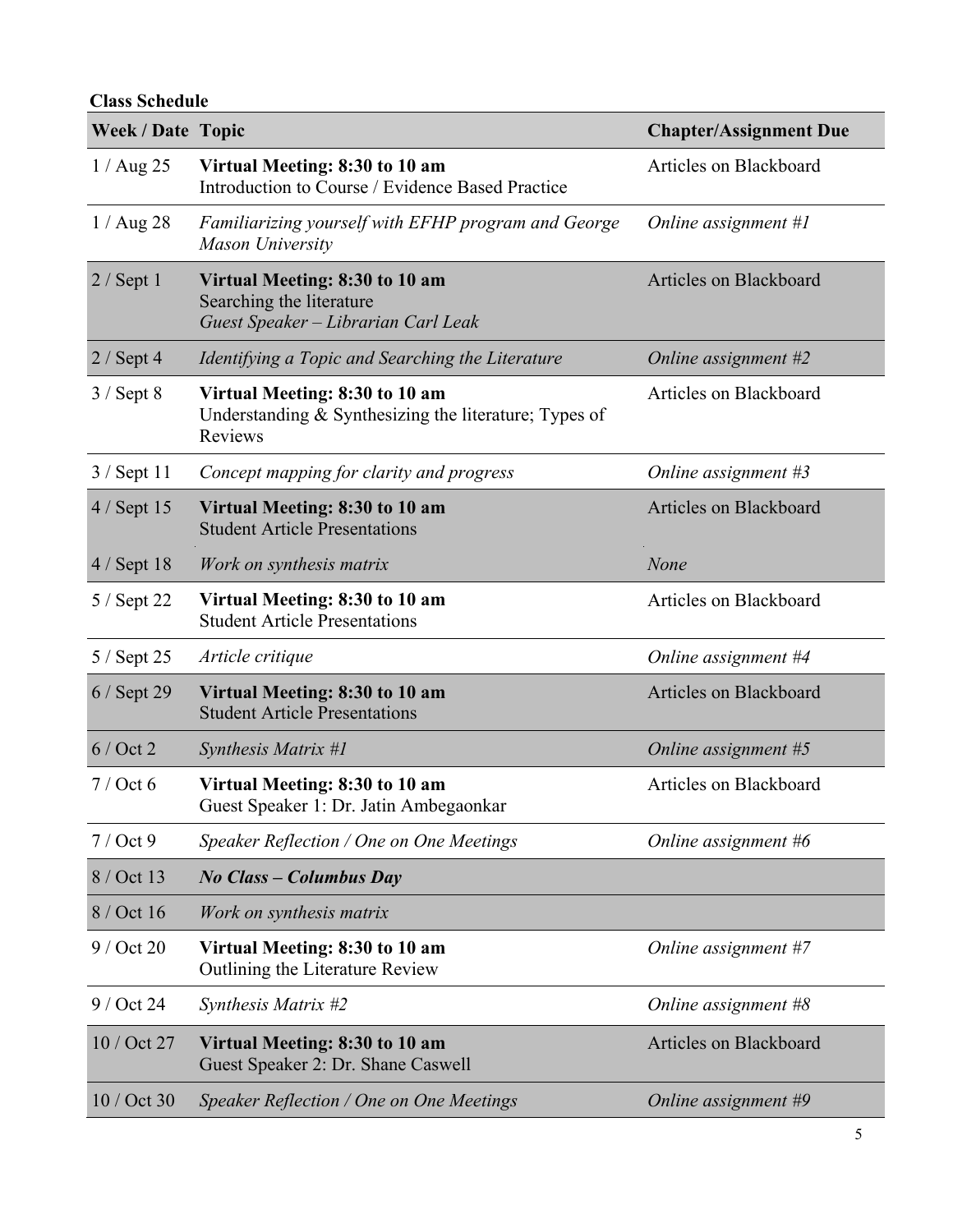| 11/Nov <sub>3</sub> | Virtual Meeting: 8:30 to 10 am<br>Guest Speaker 3: Dr. Nelson Cortes              | Articles on Blackboard                               |  |
|---------------------|-----------------------------------------------------------------------------------|------------------------------------------------------|--|
| 11 / Now 6          | Writing the literature review                                                     | Online assignment $#10$                              |  |
| 12/Nov10            | Virtual Meeting: 8:30 to 10 am<br>How to Write Scientifically / Writing Day       | Articles on Blackboard                               |  |
| $12/Nov$ 13         | Speaker Reflection / One on One Meetings                                          | 1 <sup>st</sup> Draft of Literature<br><b>Review</b> |  |
| 13 / Nov 17         | Virtual Meeting: 8:30 to 10 am<br>Giving Professional Presentations / Writing Day | Articles on Blackboard                               |  |
| 13/Nov20            | Literature review revisions                                                       | Work on revisions to literature<br>review            |  |
| 14/Nov 26           | <b>No Class - Thanksgiving Recess</b>                                             |                                                      |  |
| 14/Nov 29           | <b>No Class - Thanksgiving Recess</b>                                             |                                                      |  |
| $15$ / Dec 3        | Virtual Meeting: 7:30 to 10:10 am<br><b>Student Presentations</b>                 | <b>Presentations Slides</b>                          |  |
| $15$ / Dec 6        | Online: Peer feedback / One on One Meetings                                       |                                                      |  |
| <b>Dec 12</b>       | <b>Literature Review Due</b>                                                      | <b>Final Literature Review</b>                       |  |
| Notes <sup>.</sup>  |                                                                                   |                                                      |  |

Notes:

1) Faculty reserves the right to alter the schedule as necessary, with notification to students.

2) Late submissions will not be accepted.

3) Online Assignments are due by Midnight on Friday of the week they are due. For example, Online Assignment #1 is due Midnight on August 30.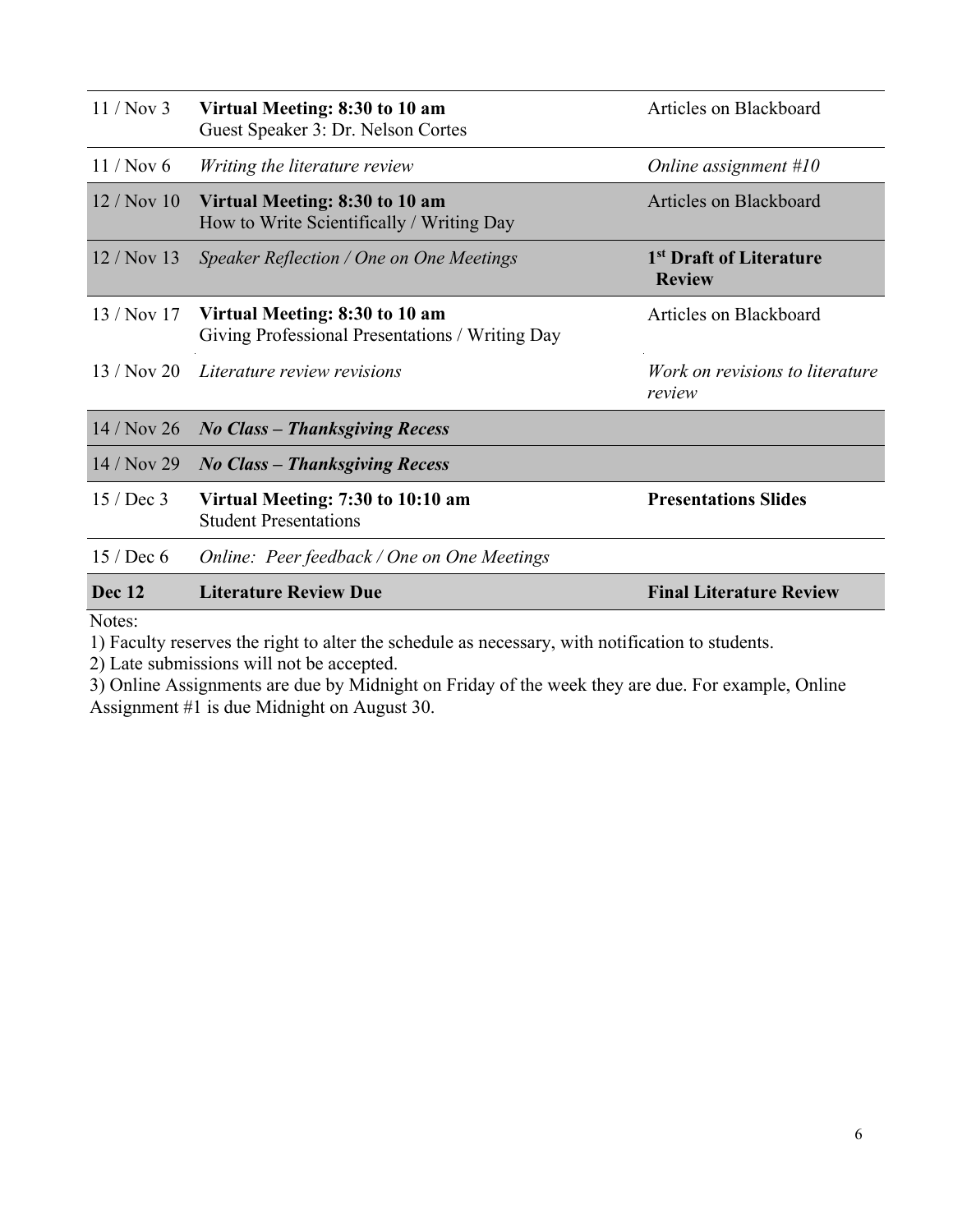# **Core Values Commitment**

The College of Education and Human Development is committed to collaboration, ethical leadership, innovation, research-based practice, and social justice. Students are expected to adhere to these principles: http://cehd.gmu.edu/values/.

# **GMU Policies and Resources for Students**

## *Policies*

- Students must adhere to the guidelines of the Mason Honor Code (see https://catalog.gmu.edu/policies/honor-code-system/ ).
- Students must follow the university policy for Responsible Use of Computing (see https://universitypolicy.gmu.edu/policies/responsible-use-of-computing/).
- Students are responsible for the content of university communications sent to their Mason email account and are required to activate their account and check it regularly. All communication from the university, college, school, and program will be sent to students **solely** through their Mason email account.
- Students with disabilities who seek accommodations in a course must be registered with George Mason University Disability Services. Approved accommodations will begin at the time the written letter from Disability Services is received by the instructor (see https://ds.gmu.edu/).
- Students must silence all sound emitting devices during class unless otherwise authorized by the instructor.

## *Campus Resources*

- Support for submission of assignments to Tk20 should be directed to  $\frac{tk20 \text{ help} @gmu.edu}{k20 \text{ help}}$ https://cehd.gmu.edu/aero/tk20. Questions or concerns regarding use of Blackboard should be directed to https://its.gmu.edu/knowledge-base/blackboard-instructional-technology-supportfor-students/.
- For information on student support resources on campus, see https://ctfe.gmu.edu/teaching/student-support-resources-on-campus

## **Notice of mandatory reporting of sexual assault, interpersonal violence, and stalking:**

As a faculty member, I am designated as a "Responsible Employee," and must report all disclosures of sexual assault, interpersonal violence, and stalking to Mason's Title IX Coordinator per University Policy 1202. If you wish to speak with someone confidentially, please contact one of Mason's confidential resources, such as Student Support and Advocacy Center (SSAC) at 703-380-1434 or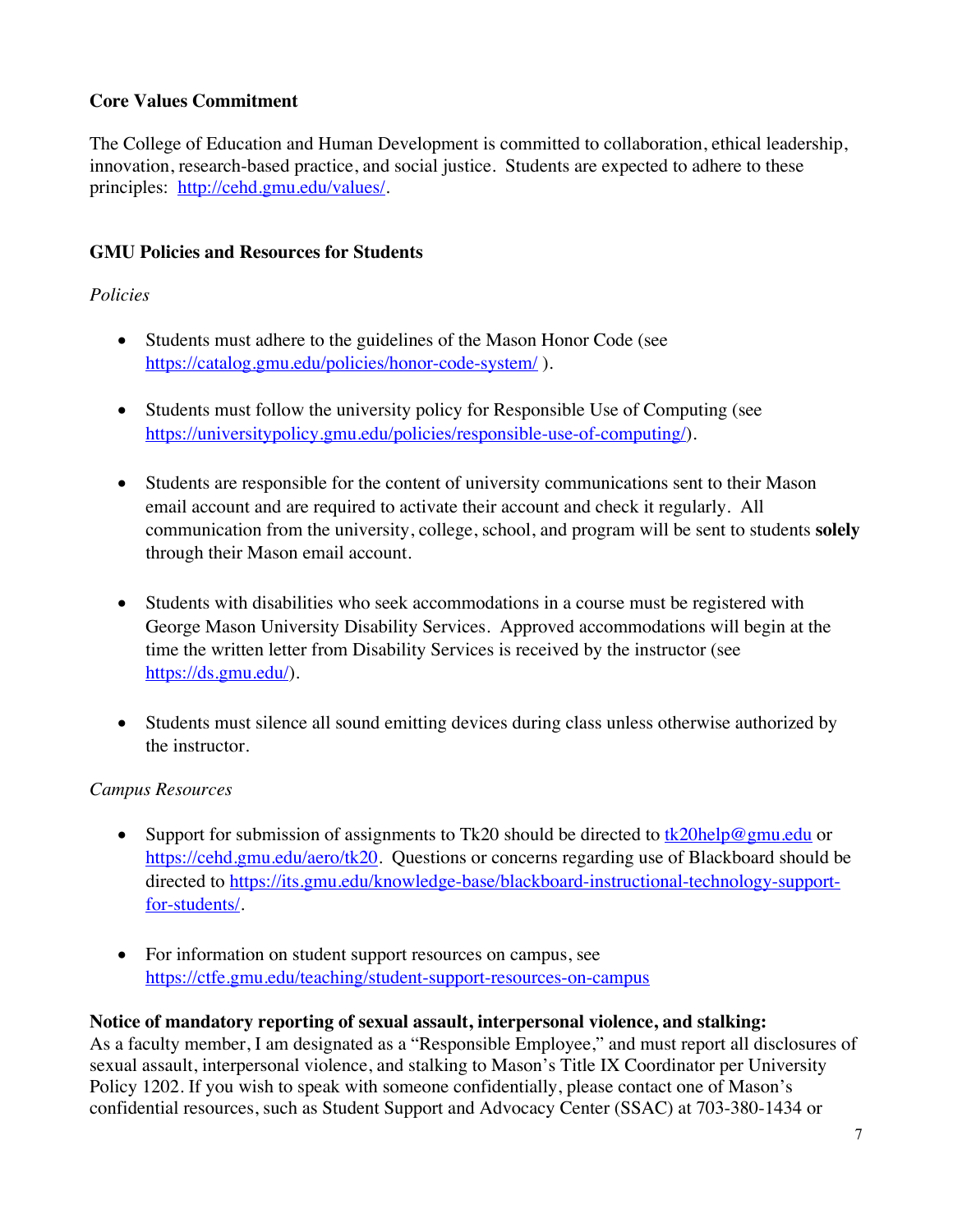Counseling and Psychological Services (CAPS) at 703-993-2380. You may also seek assistance from Mason's Title IX Coordinator by calling 703-993-8730, or emailing titleix@gmu.edu.

# **For additional information on the College of Education and Human Development, please visit our website https://cehd.gmu.edu/students/ .**

Assessment Rubric(s)

Presentation Assignment

| <b>Standard</b>                 | <b>Exceeds</b><br><b>Expectations (4)</b>                                                                                                                                                                                                                                        | <b>Meets</b><br><b>Expectations (3)</b>                                                                                                                                                                                                                                                                                            | <b>Below</b><br><b>Expectations (2)</b>                                                                                                                                                                                                                                                                                      | Unacceptable (1)                                                                                                                                                                                                                  |
|---------------------------------|----------------------------------------------------------------------------------------------------------------------------------------------------------------------------------------------------------------------------------------------------------------------------------|------------------------------------------------------------------------------------------------------------------------------------------------------------------------------------------------------------------------------------------------------------------------------------------------------------------------------------|------------------------------------------------------------------------------------------------------------------------------------------------------------------------------------------------------------------------------------------------------------------------------------------------------------------------------|-----------------------------------------------------------------------------------------------------------------------------------------------------------------------------------------------------------------------------------|
| <b>Preparedness</b>             | Student was very<br>well prepared                                                                                                                                                                                                                                                | There were a few<br>minor instances in<br>which student<br>could have been<br>better prepared but<br>overall they<br>appeared prepared                                                                                                                                                                                             | There were<br>numerous instances<br>in which it was<br>apparent that<br>student was not<br>prepared                                                                                                                                                                                                                          | Student was clearly<br>not prepared for<br>presentation                                                                                                                                                                           |
| <b>Speaking and</b><br>presence | Student demonstrated<br>good use of voice,<br>spoke clearly w/<br>voice inflection,<br>maintained eye<br>contact with audience<br>and did not read<br>verbatim off slides or<br>notes. Body posture,<br>positioning and<br>enthusiasm during<br>presentation was<br>appropriate. | With a few minor<br>exceptions student<br>demonstrated good<br>use of voice, spoke<br>clearly w/ voice<br>inflection,<br>maintained eye<br>contact with<br>audience and did<br>not read verbatim<br>off slides or notes.<br>Body posture,<br>positioning and<br>enthusiasm during<br>presentation<br>needed minor<br>improvements. | Numerous times<br>student did not<br>demonstrate good<br>use of voice, spoke<br>clearly w/ voice<br>inflection,<br>maintained eye<br>contact with<br>audience and did<br>not read verbatim<br>off slides or notes.<br>Body posture,<br>positioning and<br>enthusiasm during<br>presentation<br>needed major<br>improvements. | Student did not<br>demonstrate good<br>use of voice, spoke<br>clearly w/ voice<br>inflection,<br>maintained eye<br>contact with<br>audience and did<br>not read verbatim<br>off slides or notes<br>throughout the<br>presentation |
| <b>Multimedia</b>               | Student utilized<br>visual aids and/or<br>multimedia<br>effectively                                                                                                                                                                                                              | With a few minor<br>exceptions student<br>utilized visual aids<br>and/or multimedia<br>effectively                                                                                                                                                                                                                                 | Numerous times<br>student did not<br>utilize visual aids<br>and/or multimedia<br>effectively                                                                                                                                                                                                                                 | Student did not use<br>visual aides and/or<br>multimedia                                                                                                                                                                          |
| <b>Presentation</b><br>content  | Student presented<br>content in a logical<br>and organized<br>manner                                                                                                                                                                                                             | Minor<br>improvements are<br>needed in terms of<br>presenting material<br>in a logical and<br>organized manner                                                                                                                                                                                                                     | Major<br>improvements are<br>needed in terms of<br>presenting material<br>in a logical and<br>organized manner                                                                                                                                                                                                               | The presentation<br>content was not<br>presented in a<br>logical and<br>organized manner                                                                                                                                          |